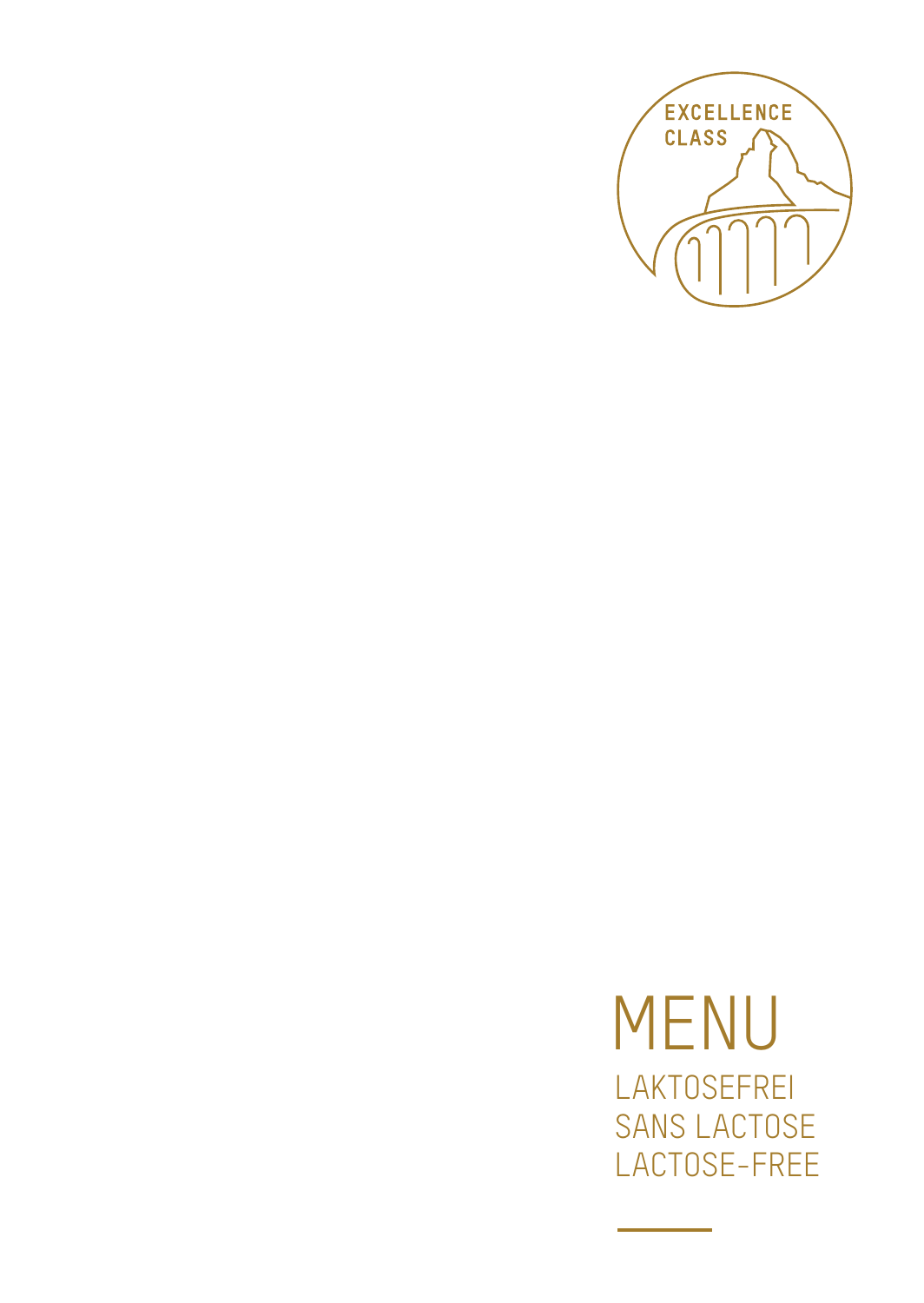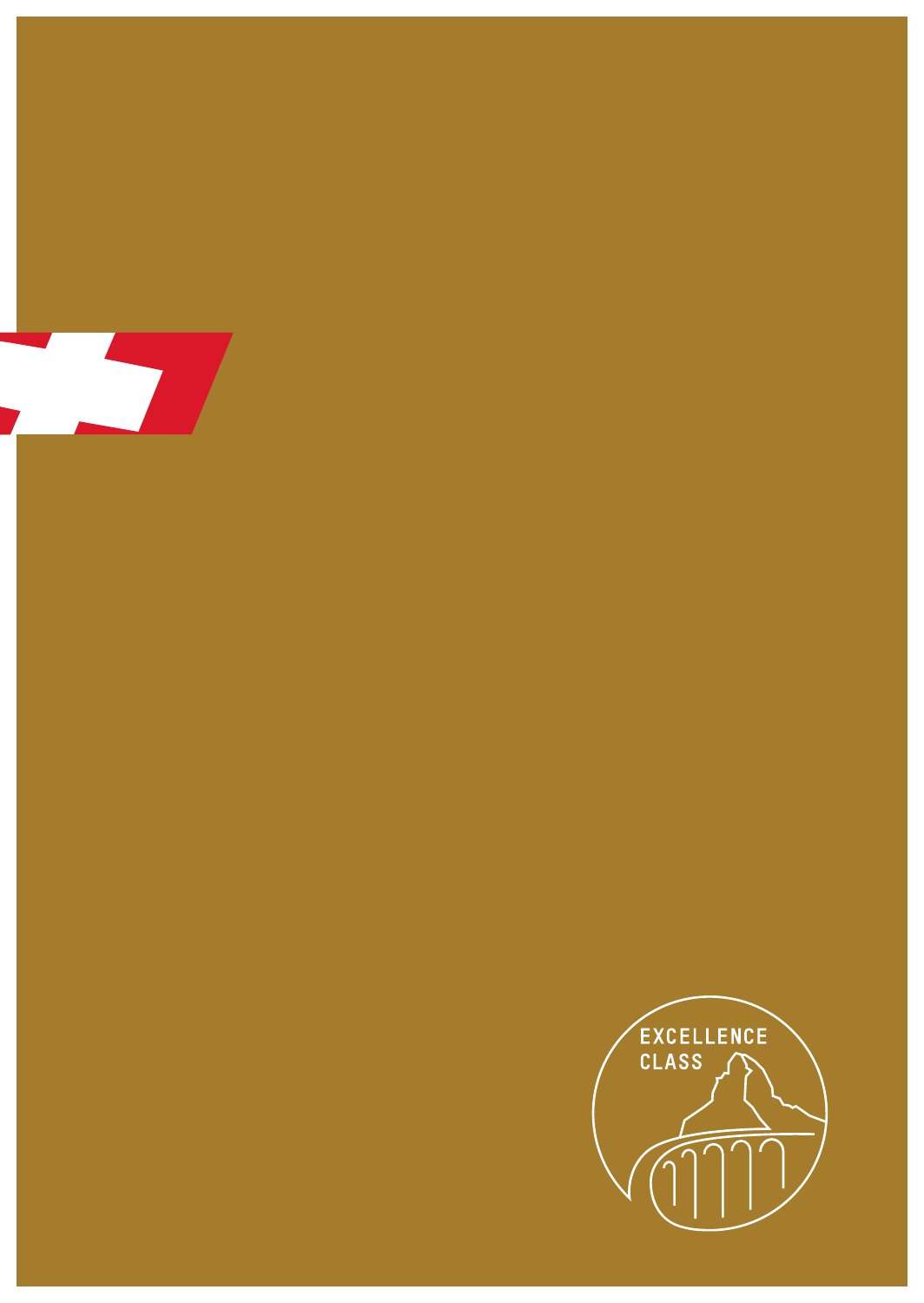# EXCELLENCE CLASS

#### **EXCELLENCE CLASS APEROPLÄTTCHEN MIT TATAR UND GEWÜRZ-NUSSMISCHUNG**

Assiette apéritive Excellence Class avec tartare et noix épicées Excellence Class Starter Plate with tartar and mixed spiced nuts

## **IN DER SCHWEIZ GERÄUCHERTE FORELLE**

mit ofengerösteten Randen, Apfel und Salat Truite fumée en Suisse avec betteraves rôties au four, pomme et salade Trout smoked in Switzerland with oven-roasted beetroots, apples and salad

### **TOMATEN-LINSEN-SUPPE**

mit Papadams (Chips aus Linsen) Soupe aux lentilles à la tomate avec pappadums (chips de farine de lentilles) Tomato lentil soup with papadums (lentil chips)

#### **RINDSFILET (CH)**

mit Reis, Rüebli, Frühlingszwiebeln und Bergkräuterjus Filet de bœuf (CH) avec riz, carottes à l'huile d'olive, oignons nouveaux et jus d'herbes de montagne Beef Tenderloin (CH) with rice, carrots with olive oil, spring onions and gravy with mountain herbs

# **VEGANE KÄSEPLATTE**

mit veganem Käse serviert mit Tomaten-Aprikosen Chutney, dazu Crackers Assiette de fromage végétalien avec du fromage vegan, chutney tomates-abricots et crackers Vegan cheese platter with vegan cheese, tomato-apricot chutney and crackers

#### **ERDBEER-RAHM-SCHNITTE**

Fraisier Strawberry cream cake

#### **AFTERNOON TEA**

Gebrannte Mandeln und Bündner Bergkräutertee Afternoon Tea Amandes pralinées et infusion aux herbes des montagnes des Grisons Afternoon Tea Roasted almonds and Graubünden herb tea